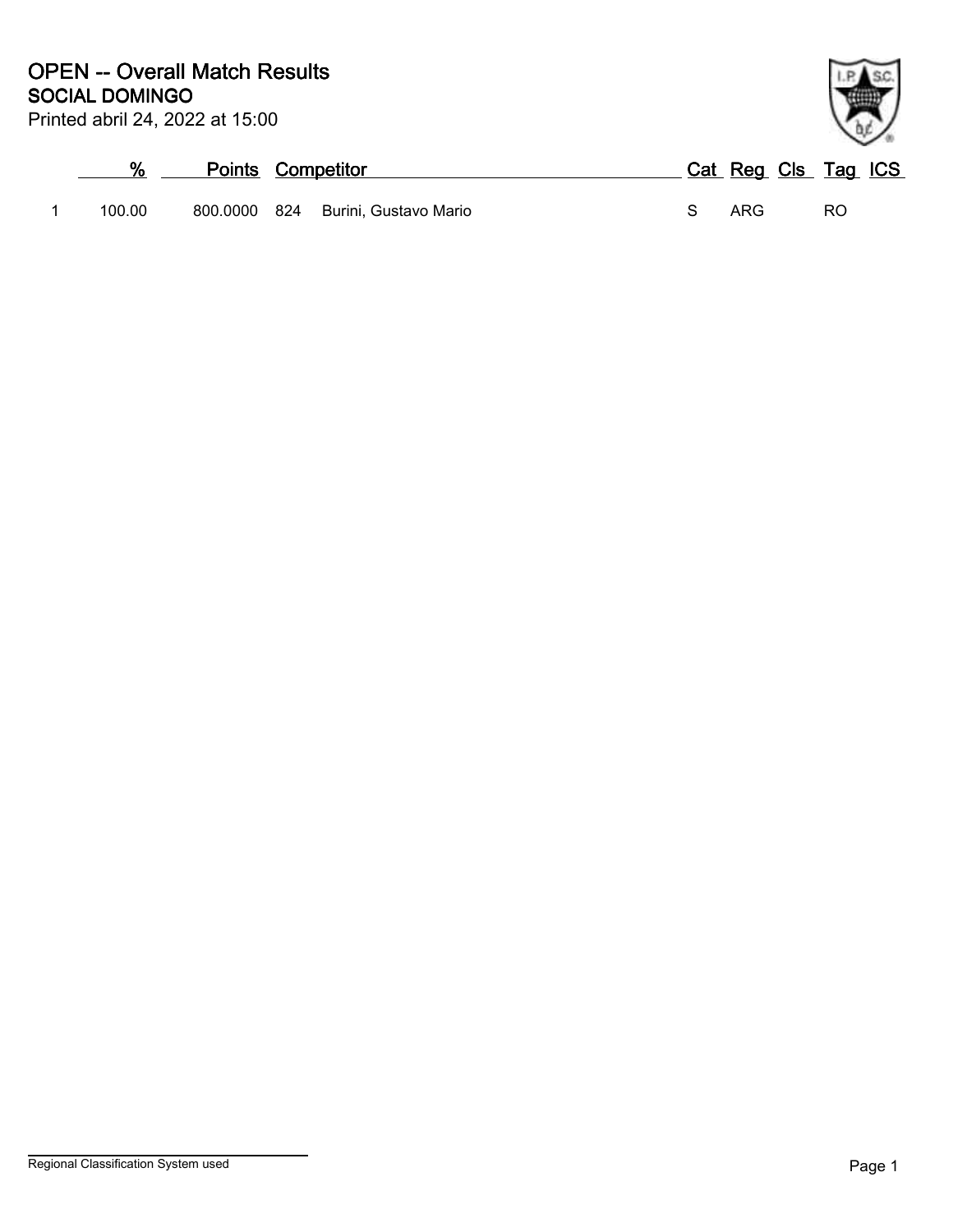**SOCIAL DOMINGO PRODUCTION -- Overall Match Results**

| Printed abril 24, 2022 at 15:00 |  |  |
|---------------------------------|--|--|
|---------------------------------|--|--|

|                | $\frac{9}{6}$ | Points Competitor |      |                                  |               | Cat Reg Cls Tag ICS |            |  |
|----------------|---------------|-------------------|------|----------------------------------|---------------|---------------------|------------|--|
| 1              | 100.00        | 795.2456          | 979  | Serrano, Fernando                |               | <b>ARG</b>          |            |  |
| $\overline{2}$ | 88.37         | 702.7329          | 272  | Gentile, Diego Cesar             | $\mathsf S$   | <b>ARG</b>          |            |  |
| $\mathsf 3$    | 87.27         | 694.0390          | 1111 | Lotero, Brian Emanuel            |               | <b>ARG</b>          | <b>NOV</b> |  |
| 4              | 85.39         | 679.0856          | 390  | Mendez Decoud, Agustín Gervaci   |               | <b>ARG</b>          |            |  |
| 5              | 84.54         | 672.2975          | 172  | Ces, Christian Danie             |               | <b>ARG</b>          | <b>RO</b>  |  |
| 6              | 84.45         | 671.6121          | 107  | Baigorria, Omar Horacio          | $\mathbb S$   | <b>ARG</b>          | <b>RO</b>  |  |
| $\overline{7}$ | 83.76         | 666.1233          | 355  | López, Jorge Alberto             | ${\mathsf S}$ | <b>ARG</b>          | <b>RO</b>  |  |
| 8              | 82.40         | 655.2796          | 419  | Obertello, Daniel Héctor         | ${\mathsf S}$ | <b>ARG</b>          | <b>RO</b>  |  |
| 9              | 82.17         | 653.4858          | 1054 | Cavia, Miguel                    | $\mathbf S$   | <b>ARG</b>          | <b>RO</b>  |  |
| 10             | 76.83         | 610.9666          | 1174 | Jordan, Hugo                     | S             | <b>ARG</b>          | <b>RO</b>  |  |
| 11             | 75.55         | 600.8382          | 442  | Palomba, Esteban David           |               | <b>ARG</b>          |            |  |
| 12             | 73.81         | 586.9670          | 241  | Fava, Leopoldo Luis              | $\mathsf S$   | <b>ARG</b>          | <b>RO</b>  |  |
| 13             | 70.57         | 561.1867          | 474  | Rachich Kildegaard, Pablo Hernán |               | <b>ARG</b>          |            |  |
| 14             | 70.54         | 560.9690          | 532  | Saraceno, Boris Daniel           |               | <b>ARG</b>          |            |  |
| 15             | 70.32         | 559.2271          | 1639 | Martini Zanetti, Carlos          |               | <b>ARG</b>          |            |  |
| 16             | 69.71         | 554.3403          | 1157 | Sabaris Monte, Juan Sebastian    |               | <b>ARG</b>          |            |  |
| 17             | 69.65         | 553.8992          | 1303 | Tejerina, Eduardo Martin         |               | <b>ARG</b>          |            |  |
| 18             | 69.09         | 549.4622          | 231  | Espiñeira, Miguel Ángel          |               | <b>ARG</b>          |            |  |
| 19             | 68.40         | 543.9750          | 196  | Correa, Leonardo Gilber          |               | <b>ARG</b>          |            |  |
| 20             | 67.58         | 537.4083          | 114  | Bareiro, Andrea Celeste          | L             | <b>ARG</b>          |            |  |
| 21             | 66.84         | 531.5736          | 1248 | Ortiz, Facundo Maximil           |               | <b>ARG</b>          |            |  |
| 22             | 66.28         | 527.1219          | 1711 | D'Uva, Javier Alfonso            |               | <b>ARG</b>          |            |  |
| 23             | 65.56         | 521.3517          | 1185 | Kwon, Ki Hwan                    |               | <b>ARG</b>          |            |  |
| 24             | 63.89         | 508.0645          | 1651 | Correa, Joaquin                  | SJ            | <b>ARG</b>          |            |  |
| 25             | 62.54         | 497.3773          | 1299 | Loscalzo, Sebastian Ernes        |               | <b>ARG</b>          |            |  |
| 26             | 61.10         | 485.9105          | 762  | Andreatta, Franco Agustin        | J             | <b>ARG</b>          | <b>NOV</b> |  |
| 27             | 60.80         | 483.5481          | 486  | Ribeiro, Daniel Alberto          | SS            | <b>ARG</b>          |            |  |
| 28             | 58.38         | 464.2690          | 33   | Fink, Claudia                    | L             | <b>ARG</b>          |            |  |
| 29             | 57.36         | 456.1645          | 1634 | Gasparini, Gustavo               |               | <b>ARG</b>          | <b>CUR</b> |  |
| 30             | 55.85         | 444.1710          | 619  | Fiorese, Daniel Pedro            | SS            | <b>ARG</b>          | <b>RO</b>  |  |
| 31             | 55.48         | 441.1874          | 637  | Klein, Dario Gustavo             |               | <b>ARG</b>          |            |  |
| 32             | 54.22         | 431.1531          | 1549 | Laprovitera, Leandro             |               | ARG                 |            |  |
| 33             | 54.10         | 430.2141          | 882  | Moreyra, Alejandro Alber         |               | <b>ARG</b>          |            |  |
| 34             | 53.97         | 429.1942          | 1560 | Ljuba, Hernan Pablo              |               | <b>ARG</b>          |            |  |
| 35             | 52.29         | 415.8031          | 485  | Rey, Daniel Horacio              | SS            | <b>ARG</b>          |            |  |
| 36             | 50.51         | 401.7113          | 611  | Troncoso, Camilo Horacio         | SS            | <b>ARG</b>          | <b>NOV</b> |  |
| 37             | 48.90         | 388.8411          | 1585 | Hay Chaia, Matias                |               | <b>ARG</b>          |            |  |
| 38             | 47.61         | 378.6431          | 1250 | Rieiro, Santiago Tomas           |               | <b>ARG</b>          |            |  |
| 39             | 47.41         | 377.0025          | 690  | Bolletino, Rodrigo Carlos        |               | <b>ARG</b>          |            |  |
| 40             | 46.92         | 373.0955          | 1148 | He, Chongfang                    |               | <b>ARG</b>          | <b>NOV</b> |  |
| 41             | 46.88         | 372.8348          | 1697 | Abia, Alvaro Pedro               |               | <b>ARG</b>          |            |  |
| 42             | 46.36         | 368.6433          | 1666 | Saleh, Mouhamad                  |               | <b>ARG</b>          |            |  |
| 43             | 46.08         | 366.4889          | 1222 | Obljubek, Santiago               |               | <b>ARG</b>          | <b>CUR</b> |  |
| 44             | 45.03         | 358.1147          | 1709 | Ioras, Sergio Gustavo            | S             | <b>ARG</b>          |            |  |
| 45             | 42.59         | 338.6914          | 1362 | Miramont, Guillermo Migue        | $\mathbf S$   | <b>ARG</b>          |            |  |

Regional Classification System used **Page 1**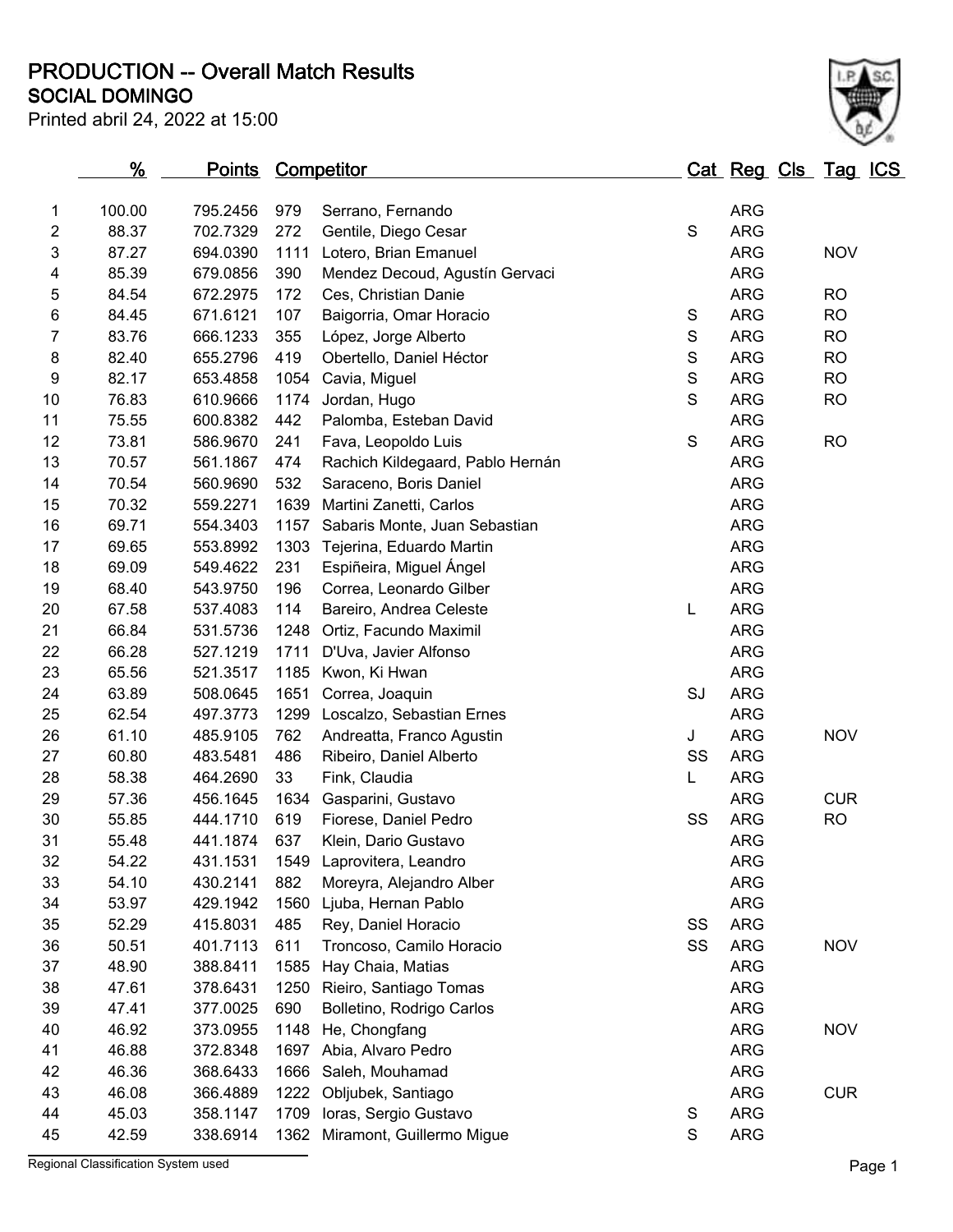**SOCIAL DOMINGO PRODUCTION -- Overall Match Results**

| × |
|---|

| Printed abril 24, 2022 at 15:00 |  |  |  |
|---------------------------------|--|--|--|
|                                 |  |  |  |

|    | $\frac{9}{6}$ | <u>Points</u> | <b>Competitor</b>                 |    | Cat Reg Cls Tag ICS |            |
|----|---------------|---------------|-----------------------------------|----|---------------------|------------|
| 46 | 42.15         | 335.2171      | 1679 Lavin, Carlos Hugo           | S  | <b>ARG</b>          |            |
| 47 | 41.35         | 328.8072      | 1246 Soriano, Fernando Cesar      | SS | <b>ARG</b>          |            |
| 48 | 40.31         | 320.5986      | 1708 Garcia, Adrian Mario         | SS | ARG                 | <b>CUR</b> |
| 49 | 38.92         | 309.5150      | 1508 Soler, Matias Sebastia       |    | <b>ARG</b>          | <b>NOV</b> |
| 50 | 38.63         | 307.2357      | 1640 Guerreiro, Jose Marcelo      | S  | <b>ARG</b>          | <b>CUR</b> |
| 51 | 38.19         | 303.7121      | 1683 Quan, Yongxue                | S  | <b>ARG</b>          | <b>CUR</b> |
| 52 | 37.70         | 299.8233      | 1360 Baeza, Martin                | S  | <b>ARG</b>          |            |
| 53 | 37.34         | 296.9666      | 287<br>Goldstein, Carlos Guillerm |    | <b>ARG</b>          |            |
| 54 | 35.97         | 286.0208      | 1165<br>Bufi, Nestor Daniel       | S  | <b>ARG</b>          |            |
| 55 | 33.78         | 268.6441      | 1422<br>Balboa, Gabriel           | S  | <b>ARG</b>          |            |
| 56 | 14.38         | 114.3282      | 687<br>Saracco, Enrique Walter    | S  | <b>ARG</b>          |            |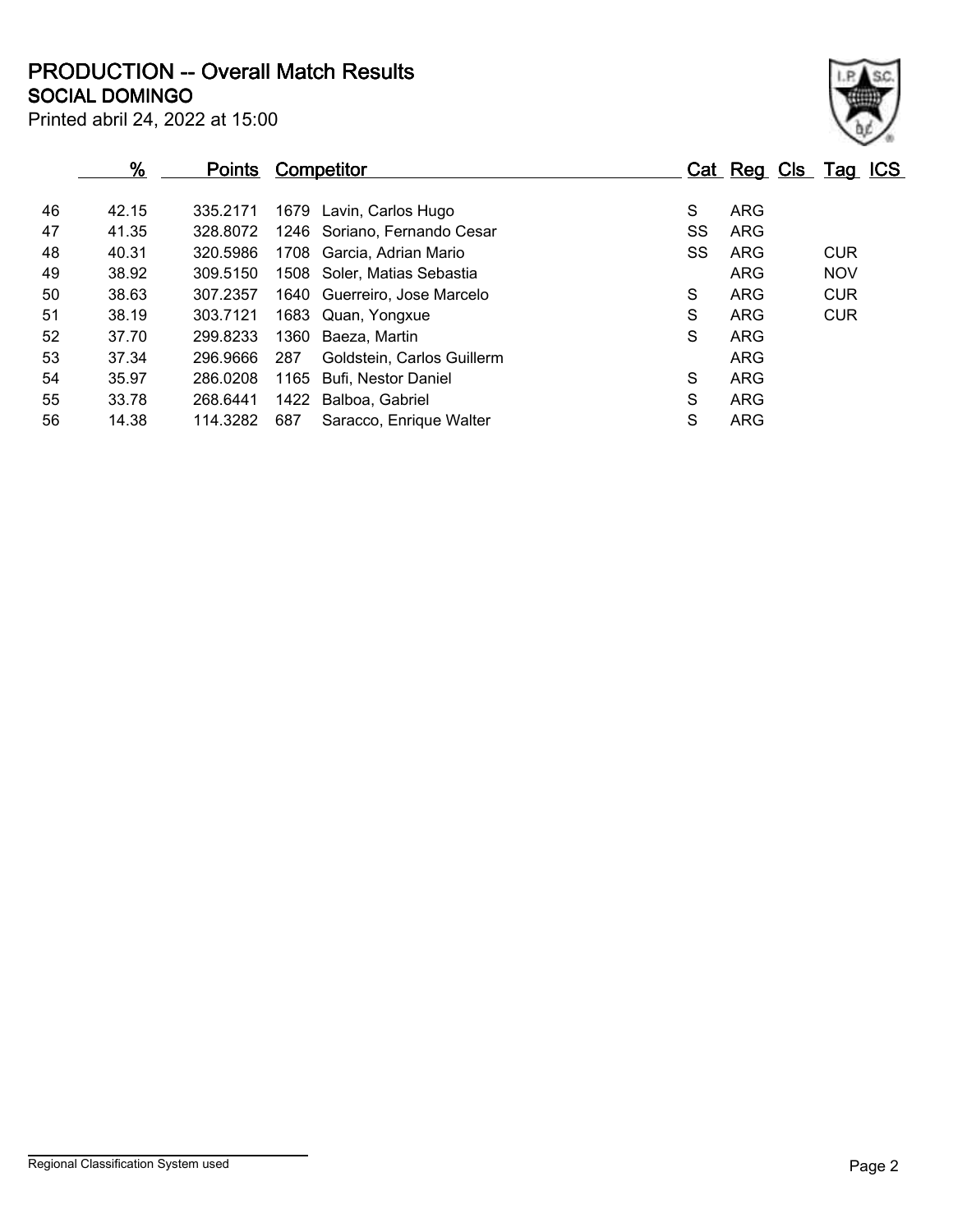**SOCIAL DOMINGO PRODUCTION OPTICS -- Overall Match Results**



| Printed abril 24, 2022 at 15:00 |  |  |  |  |
|---------------------------------|--|--|--|--|
|---------------------------------|--|--|--|--|

### **% Points Competitor Cat Reg Cls Tag ICS** 1 100.00 730.8295 354 Lopez, Claudio S ARG 2 86.69 633.5502 588 Vivot, Federico Javier<br>3 85.00 621.1860 1281 Lifschitz. Daniel Eduardo 3 5S ARG 3 85.00 621.1860 1281 Lifschitz, Daniel Eduardo SS ARG 4 50.16 366.6042 478 Randazzo, Guillermo Raúl SS ARG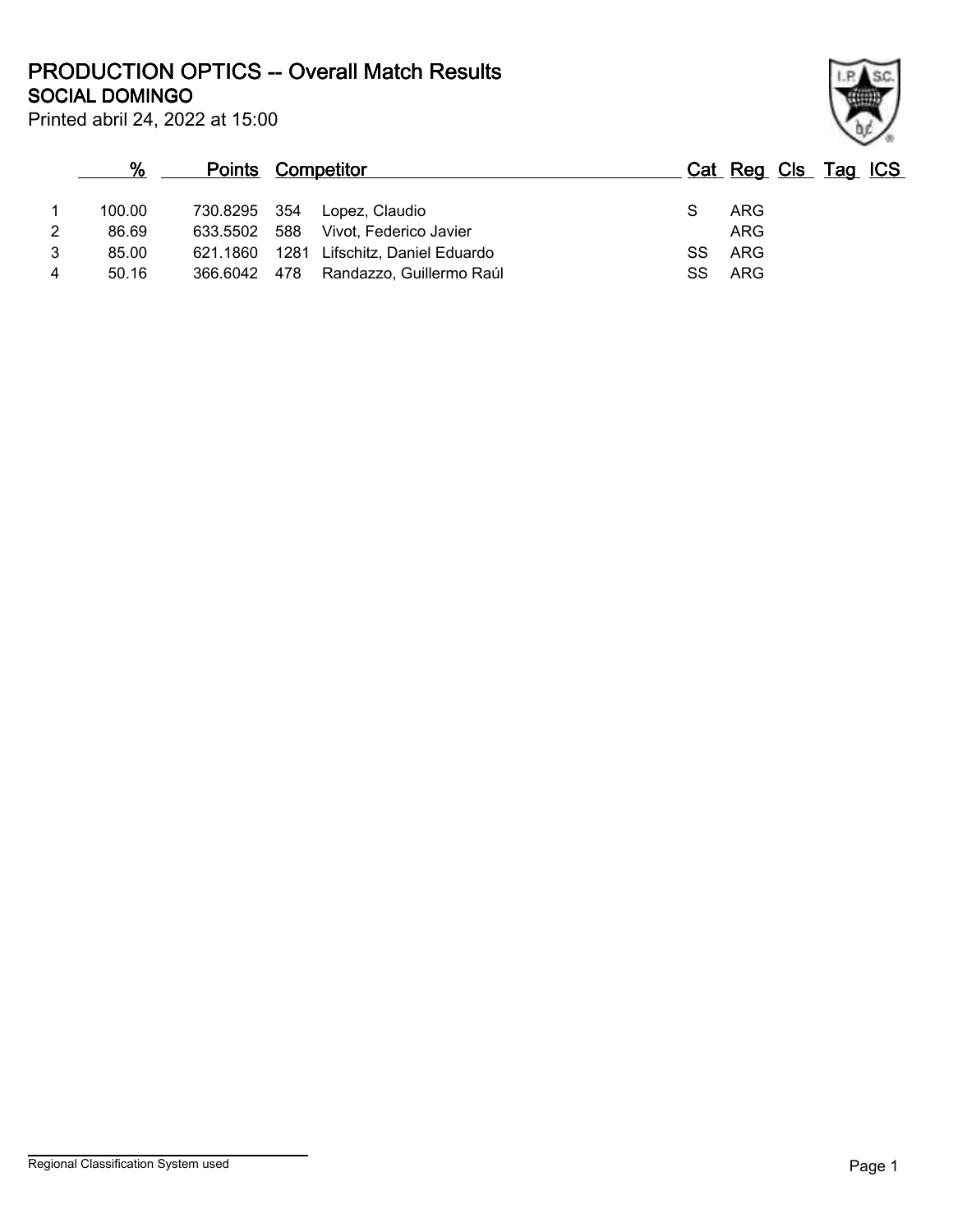**SOCIAL DOMINGO REVOLVER -- Overall Match Results**

|        | Points Competitor |                                       | Cat Reg Cls Tag ICS |     |  |
|--------|-------------------|---------------------------------------|---------------------|-----|--|
| 100.00 |                   | 745.2732 218 Di lure, Roberto Eduardo | SS ARG              | RO. |  |
| 74.83  | 557.7086 309      | Hermosa, Patricio Guille              | ARG                 | RO. |  |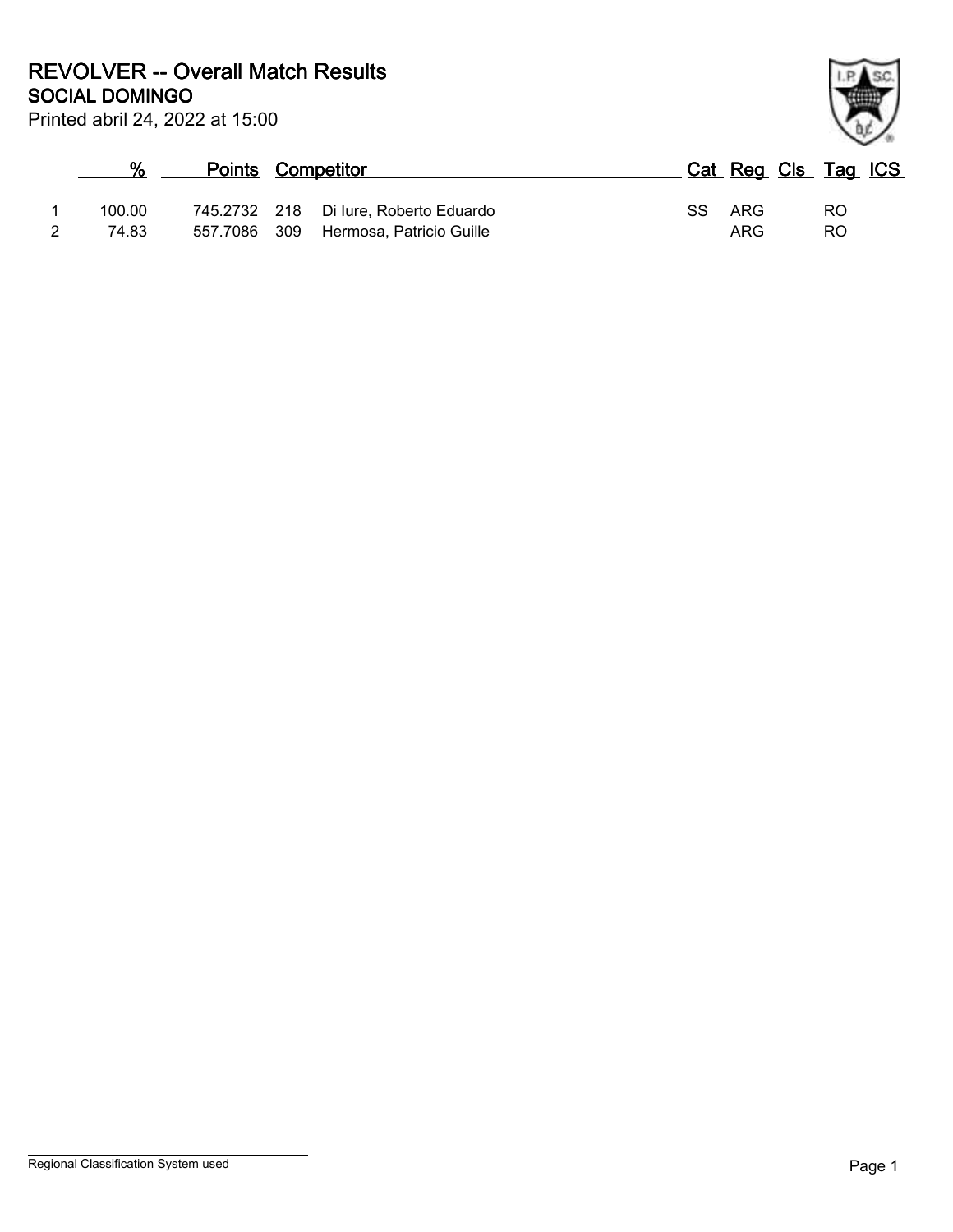**SOCIAL DOMINGO STANDARD -- Overall Match Results**

|                | %      |              | <b>Points Competitor</b> |                                       |  |            | Cat Reg Cls Tag ICS |  |
|----------------|--------|--------------|--------------------------|---------------------------------------|--|------------|---------------------|--|
|                | 100.00 | 772.9048 533 |                          | Saraullo, Pablo Hernán                |  | ARG        |                     |  |
| $\overline{2}$ | 90.70  | 701.0432 761 |                          | Andreatta, Juan Mario                 |  | <b>ARG</b> | RO                  |  |
| 3              | 75.82  | 585.9982 147 |                          | Cabello, Luis Fernando                |  | ARG        |                     |  |
| 4              | 15.45  |              |                          | 119.3768 1526 Pereyra, Esteban Emilio |  | ARG        |                     |  |

Printed abril 24, 2022 at 15:00